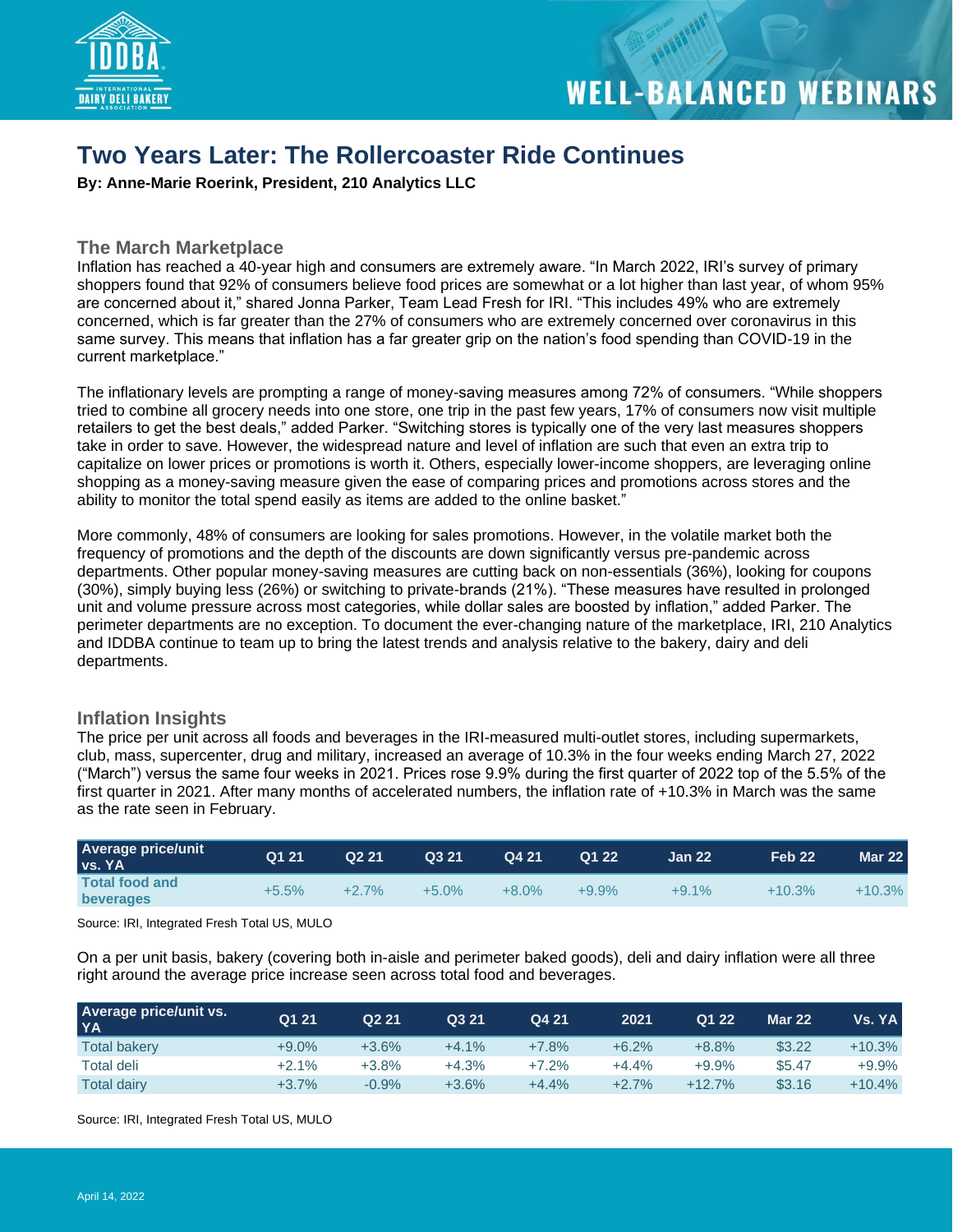

#### **Perishables Performance**

In March, total perishables grew 6.3%, with above-average increases for bakery, deli and refrigerated, which includes dairy. Compared to March 2020, the first month of the pandemic, the only departments showing increases were deli and seafood. The highest gain versus the pre-pandemic normal of 2019 was generated by meat, up 26% in March of 2022 versus March 2019. The departments still selling more units in March 2022 than they did in March 2019 are deli, meat, produce and refrigerated/dairy.

| <b>Product</b>     |          | <b>Change</b> | Change         | Change         | <b>Unit</b> | Change    | <b>Change</b>  | Change  |
|--------------------|----------|---------------|----------------|----------------|-------------|-----------|----------------|---------|
|                    | sales    | vs. YA        | <b>vs. 2YA</b> | <b>vs. 3YA</b> | sales       | vs. YA    | <b>vs. 2YA</b> | vs. 3YA |
| <b>Perishables</b> | \$24.4B  | $+6.3%$       | $-7.5%$        | $+20.8%$       | 6.6B        | $-3.7\%$  | $-17.8\%$      | $+2.2%$ |
| <b>Bakery</b>      | \$2.9B   | $+10.2%$      | $-0.5%$        | $+20.5%$       | 909M        | $-0.1\%$  | $-16.5%$       | $-3.3%$ |
| Deli               | \$3.2B   | $+8.1%$       | $+8.9%$        | $+19.6%$       | 584M        | $-1.6%$   | $-3.5%$        | $+5.3%$ |
| Meat               | \$6.3B   | $+6.2%$       | $-17.3%$       | $+26.0%$       | 1.0B        | $-5.3\%$  | $-28.2%$       | $+2.0%$ |
| Produce            | \$5.6B   | $+4.7%$       | $-2.3%$        | $+17.4%$       | 2.2B        | $-5.0\%$  | $-13.2%$       | $+5.8%$ |
| Refrigerated       | \$5.8B   | $+6.9%$       | $-11.9%$       | $+20.0%$       | 1.8B        | $-3.1\%$  | $-20.7%$       | $+0.5%$ |
| Seafood            | \$504.6M | $-10.4%$      | $+4.3%$        | $+16.1%$       | 59M         | $-20.1\%$ | $-13.5%$       | $-4.5%$ |

Source: IRI Integrated Fresh, Total U.S., MULO, fixed and random weight items combined into department views

#### **Dairy Sales**

"The four March weeks generated nearly \$5 billion in dairy sales, an increase of +7.1%," said Jessica Ives, Professional Development Coordinator with IDDBA. "Also encouraging is the consistency of the weekly sales levels, all around \$1.2 billion, which means demand is holding strong — certainly when compared to pre-pandemic levels."

| <b>Dairy</b>      | <b>Dollar</b><br>sales | Dollars vs.<br>2021 | Units vs.<br>2021 |
|-------------------|------------------------|---------------------|-------------------|
| <b>March 2022</b> | \$4,872B               | $+7.1%$             | $-3.0%$           |
| w.e. 3/6/2022     | \$1.231B               | $+6.9%$             | $-2.6%$           |
| w.e. 3/13/2022    | \$1,258B               | $+9.4%$             | $-0.8%$           |
| w.e. 3/20/2022    | \$1,204B               | $+6.7%$             | $-3.5%$           |
| w.e. 3/27/2022    | \$1.179B               | $+5.5%$             | $-5.0%$           |

Milk was easily the biggest seller in March 2022, at \$1.2 billion, which was down slightly from \$1.3 billion in February. The next biggest sellers were natural cheese and yogurt. "The two columns on the far right of the table below show the change versus year ago in dollars and pounds. The difference between the two percentages is a good proxy for the combination of inflation and fewer sales promotions," said Ives. "For most, dollar sales were up year-on-year while volume was down." As an example, the gap between milk dollar growth and volume growth is nearly 13 percentage points — signaling double-digit inflation.

|                             |        |        |        |                   |       | Sales vs. YA |          |                |                 |               |
|-----------------------------|--------|--------|--------|-------------------|-------|--------------|----------|----------------|-----------------|---------------|
|                             |        |        |        |                   |       |              |          |                | s <sub>vs</sub> | <b>lbs</b> vs |
|                             | 2019   | 2020   | Q1 21  | Q <sub>2</sub> 21 | Q3 21 | Q4 21        | Q1 22    | <b>Mar '22</b> | YA              | YA            |
| <b>Dairy</b>                | $0\%$  | $+13%$ | $0\%$  | $-9%$             | $0\%$ | $+1%$        | $+5.0%$  | \$4.9B         | $+7.1%$         | a ba          |
| <b>Milk</b>                 | $+1%$  | $+10%$ | $-1\%$ | $-6%$             | $0\%$ | $+1%$        | $+6.2%$  | \$1.2B         | $+9.8%$         | $-3.2%$       |
| Natural cheese              | $+2%$  | $+20%$ | $+2%$  | $-12%$            | $-2%$ | $-2%$        | $-1.0\%$ | \$879M         | $-0.2%$         | $-1.4%$       |
| Yogurt                      | $-1%$  | $+4%$  | $-2%$  | $+5%$             | $+5%$ | $+7%$        | $+7.2%$  | \$670M         | $+8.4%$         | $-0.3%$       |
| Eggs                        | $-10%$ | $+18%$ | $-2%$  | $-18%$            | $+2%$ | $+5%$        | $+12.8%$ | \$559M         | $+12.5%$        |               |
| Cream/creamers              | $+8%$  | $+15%$ | $+7%$  | $-3%$             | $+4%$ | $+3%$        | $+6.7%$  | \$399M         | $+8.1%$         | $-0.3%$       |
| Butter/margarine            | $+1%$  | $+17%$ | $-7%$  | $-25%$            | $-7%$ | $-3%$        | $+2.5%$  | \$371M         | $+6.4%$         | $-9.1%$       |
| Processed<br>cheese         | $-3%$  | $+16%$ | $-6%$  | $-14%$            | $-3%$ | $-3%$        | $+0.7%$  | \$165M         | $+3.3%$         | $-0.3%$       |
| Cream cheese                | $+4%$  | $+18%$ | $+9%$  | $-8%$             | $-1%$ | $0\%$        | $+2.9%$  | \$167M         | $+11.0%$        | $-2.1%$       |
| Whipped toppings            | $+9%$  | $+22%$ | $+17%$ | $-9%$             | $-2%$ | $+1%$        | $+2.4%$  | \$108M         | $+4.7%$         | $-0.1%$       |
| Sour cream                  | $0\%$  | $+14%$ | $+1%$  | $-17%$            | $-4%$ | $+3%$        | $+4.8%$  | \$102M         | $+7.4%$         | $-0.7%$       |
| Cottage cheese              | $-3%$  | $+5%$  | $-4%$  | $-9%$             | $-5%$ | $-3%$        | $+3.0%$  | \$86M          | $+3.7%$         | $-3.1%$       |
| <b>Desserts</b>             | $+5%$  | $+10%$ | $+7%$  | $+18%$            | 13%   | $+14%$       | $+11.0%$ | \$89M          | $+8.1%$         | $-0.5%$       |
| Cheese snack kits           | $+5%$  | $-13%$ | $-12%$ | $+12%$            | $-4%$ | $-3%$        | $+16.6%$ | \$25M          | $+13.8%$        | $+2.5%$       |
| Dairy alternative<br>cheese | $+5%$  | $+30%$ | $-5%$  | $-17%$            | $-3%$ | $-11%$       | $-7.9%$  | \$8M           | $-6.6%$         | $-8.5%$       |

Source: IRI, Total US, Integrated Fresh, MULO, % growth versus year ago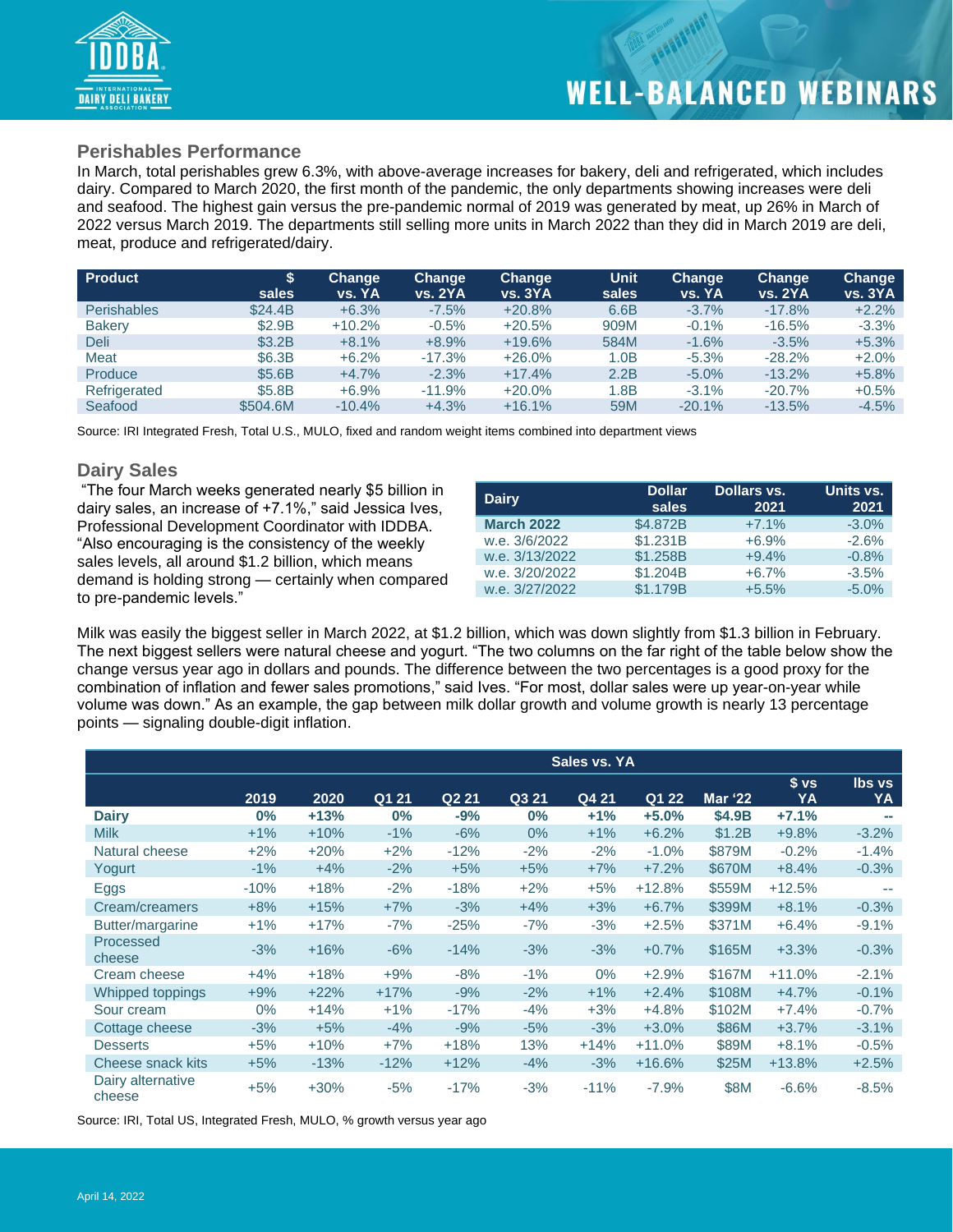

#### **Deli Sales**

"The deli department remained an area of strength in March 2022," said Heather Prach, Director of Education for IDDBA. "Just like seen in March, deli cheese was the only area of year-on-year decline but this was mostly related to much lower levels of inflation compared with the other areas within deli. Additionally, we continue to receive reports from retailers

| <b>March 2022</b>      | <b>Dollar</b><br>sales | <b>Dollar gains</b><br>vs. 2021 | <b>Dollar gains</b><br>vs. 2020 | <b>Price per</b><br>unit vs. YA |
|------------------------|------------------------|---------------------------------|---------------------------------|---------------------------------|
| <b>Department deli</b> | \$3.2B                 | $+8.1%$                         | $+8.9%$                         | $+9.9%$                         |
| Deli cheese            | \$562M                 | $-1.6%$                         | $-8.5%$                         | $+4.7%$                         |
| Deli entertaining      | \$332M                 | $+8.5%$                         | $+2.0%$                         | $+9.1%$                         |
| Deli meat              | \$605M                 | $+5.8%$                         | $-1.2\%$                        | $+12.8%$                        |
| Deli prepared          | \$1.7B                 | $+12.7%$                        | $+22.7%$                        | $+10.8%$                        |
|                        |                        |                                 |                                 |                                 |

Source: IRI, Total US, Integrated Fresh, MULO, % growth vs YA

across the country who have had to close deli counters once more due to labor shortages."

#### **Deli Meat**

Deli meat sales (combined fixed and random weight) totaled \$605 million for the four March weeks compared with

\$746 million in February 2022 weeks. While down compared to last month, the \$605 million did mean a 5.8% increase versus year ago. Compared with 2020, the first and fourth week of March showed increases but in going up against the massive spikes of the week endings March  $13<sup>th</sup>$  and  $20<sup>th</sup>$ , sales could not hold the line.

| Deli meat         | <b>Dollar</b><br>sales | <b>Dollar gains</b><br>vs. 2021 | <b>Dollar gains</b><br>vs. 2020 |
|-------------------|------------------------|---------------------------------|---------------------------------|
| <b>March 2022</b> | \$605M                 | $+5.8%$                         | $-1.2%$                         |
| w.e. 3/6/2022     | \$151M                 | $+6.5%$                         | $+15.1%$                        |
| w.e. 3/13/2022    | \$154M                 | $+6.3%$                         | $-12.8%$                        |
| w.e. 3/20/2022    | \$152M                 | $+5.8%$                         | $-11.9%$                        |
| w.e. 3/27/2022    | \$148M                 | $+4.5%$                         | $+12.2%$                        |

Gains are inflation-boosted with volume sales having tracked in negative territory since the third quarter of 2021.

| <b>Total Deli Meat (FW/RW)</b> |          |          | Sales vs. YA |          |          |          |          |         |          |          |  |
|--------------------------------|----------|----------|--------------|----------|----------|----------|----------|---------|----------|----------|--|
|                                | 2019     | 2020     | Q1 '21       | Q2'21    | Q3 '21   | Q4 '21   | Q1'22    | Mar '22 | vs 2021  | vs 2020  |  |
| Dollars                        | $+2.1\%$ | $+10.6%$ | $+6.5%$      | $+6.6%$  | $+2.2\%$ | $+6.0\%$ | $+7.0%$  | \$605M  | $+5.8%$  | $-1.2\%$ |  |
| Volume                         | $+0.0\%$ | $+5.6%$  | $+2.6%$      | $+3.0\%$ | $-1.6\%$ | $-3.2\%$ | $-4.9\%$ | 61M     | $-6.4\%$ | -15.4%   |  |

Service deli meat remained the largest of the three areas, but all growth was driven by grab & go and pre-sliced deli meat. Both had increases in dollars and pounds, whereas service deli meat declined -12.0% in pound sales versus March 2021.

| Total Deli Meat (FW/RW) \$ |          |          |           |                    |          |          | Sales vs. YA |         |           |           |
|----------------------------|----------|----------|-----------|--------------------|----------|----------|--------------|---------|-----------|-----------|
|                            | 2019     | 2020     | Q1 '21    | Q <sub>2</sub> '21 | Q3 '21   | Q4 '21   | Q1 '22       | Mar '22 | \$ vs YA  | lbs vs YA |
| Grab & go                  | $+23.9%$ | +55.5%   | $+38.7\%$ | $+7.7%$            | $+11.6%$ | +15.9%   | $+21.6%$     | \$183M  | $+20.7\%$ | $+5.7%$   |
| Pre-sliced                 | $+5.5%$  | $+20.3%$ | $+13.7\%$ | $+4.5%$            | $+5.0\%$ | $+12.7%$ | $+6.0%$      | \$57M   | $+5.0%$   | $+0.1%$   |
| <b>Service</b>             | $-2.4\%$ | $-1.3\%$ | $-3.5%$   | $+6.5%$            | $-1.9%$  | $+1.0\%$ | $+1.2%$      | \$365M  | $-0.3%$   | $-12.0\%$ |

Source: IRI, Total US, MULO, Integrated Fresh % growth versus year ago, Deli Cheese includes known deli products based on IRI's Integrated Fresh research process powered in cooperation with IDDBA

#### **Deli Cheese**

March 2022 deli cheese sales totaled \$562 million, which was down from \$576 million in February. Likewise, when compared to year ago levels, sales were down between 0.6% and 2.8%.

However, it is important to note the relatively small difference between the dollar and volume performance

| Deli cheese       | <b>Dollar</b><br>sales | <b>Dollar gains</b><br>vs. 2021 | <b>Dollar gains</b><br>vs. 2020 |
|-------------------|------------------------|---------------------------------|---------------------------------|
| <b>March 2022</b> | \$562M                 | $-1.6%$                         | $-8.5%$                         |
| w.e. 3/6/2022     | \$141M                 | $-1.5%$                         | $+9.2%$                         |
| w.e. 3/13/2022    | \$144M                 | $-0.6%$                         | $-19.1%$                        |
| w.e. 3/20/2022    | \$140M                 | $-1.5%$                         | $-18.6%$                        |
| w.e. 3/27/2022    | \$137M                 | $-2.8%$                         | $+1.3%$                         |

— pointing to relatively low inflation for deli cheese. With an average price per unit of \$4.89, deli cheese prices in March 2022 have risen +4.7% versus March of 2021. Contrasting that to +9.9% for total deli unit inflation; +9.1% for deli entertaining, +12.8% for deli meat and +10.8% for deli-prepared foods, is the key to understanding the comparatively lower deli cheese growth.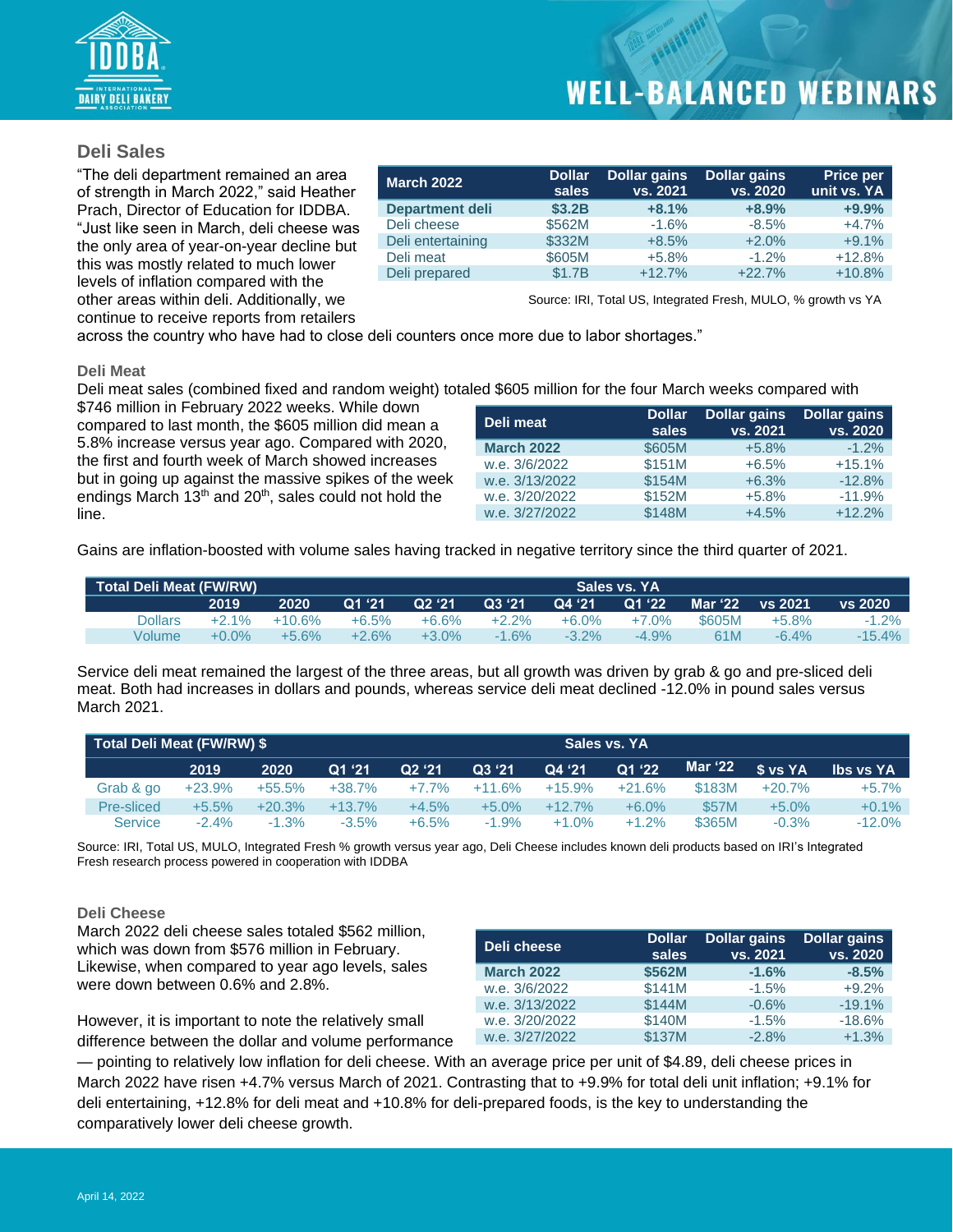

| Total Deli Cheese (FW/RW) \$ |         |           | Sales vs. YA |          |         |          |          |                |              |           |
|------------------------------|---------|-----------|--------------|----------|---------|----------|----------|----------------|--------------|-----------|
|                              | 2019    | 2020      | Q1 '21       | Q2'21    | Q3 '21  | Q4 '21   | Q1 '22   | <b>Mar '22</b> | <b>VS YA</b> | Vs 2YA    |
| Dollars                      | $+1.6%$ | $+16.8%$  | $+10.0\%$    | $-2.1\%$ | $+0.3%$ | $+2.5%$  | $-0.4%$  | \$562M         | $-1.6%$      | $-8.5%$   |
| Volume                       | $+0.2%$ | $+13.0\%$ | $+5.6\%$     | $-6.0\%$ | $-2.1%$ | $-0.5\%$ | $-4.0\%$ | 71M            | $-5.3%$      | $-15.9\%$ |

Grab & go and pre-sliced cheese have been highly successful strategies long before the onset of the pandemic and in March 2022 grab-and-go sales were equal to service cheese. However, the largest seller remains specialty cheese, reaching \$352 million, although down slightly from 2021.

| <b>Total Deli Cheese (FW/RW)</b> |         | Sales vs. YA |          |          |          |          |          |              |                      |                   |
|----------------------------------|---------|--------------|----------|----------|----------|----------|----------|--------------|----------------------|-------------------|
|                                  | 2019    | 2020         | Q1'21    | Q2 '21   | Q3 '21   | Q4 '21   | Q1 '22   |              | Mar $'22$ \$ vs $YA$ | Price/Ib vs<br>YA |
| Grab & go                        | $+7.9%$ | $+29.9%$     | $+15.1%$ | $-6.0\%$ | $+2.5%$  | $+4.3%$  | $+5.0%$  | <b>\$86M</b> | $+3.8%$              | $+3.1%$           |
| Pre-sliced                       | $-6.3%$ | $+16.1%$     | $+2.6%$  | $-5.2%$  | $+1.8%$  | $+7.0\%$ | $+4.9%$  | \$32M        | $+2.6%$              | $+2.5%$           |
| <b>Service</b>                   | $-1.5%$ | $+0.6%$      | $-6.2\%$ | $+1.2%$  | $-3.1\%$ | $-6.3%$  | $-7.1\%$ | <b>\$86M</b> | $-7.9%$              | $+3.6%$           |
| <b>Specialty</b>                 | $+2.0%$ | $+18.7%$     | $+14.0%$ | $-2.3%$  | $+0.1%$  | $+3.7%$  | $-0.7%$  | \$352M       | $-1.8%$              | $+4.5%$           |

Source: IRI, Total US, MULO, Integrated Fresh

#### **Deli Prepared and Deli Entertaining**

March delivered another strong month for deli prepared and deli entertaining sales. "The March 2022 deli entertaining and prepared foods numbers held up against both 2021 and 2020," said Parker. "Hand-inhand with value-added solutions in meat and poultry and sides available in the meat department, anything that saves people time and provides an easy

| Deli entertaining | <b>Dollar</b><br>sales | <b>Dollar gains</b><br>vs. 2021 | <b>Dollar gains</b><br>vs. 2020 |
|-------------------|------------------------|---------------------------------|---------------------------------|
| <b>March 2022</b> | \$331.6M               | $+8.5%$                         | $+2.0%$                         |
| w.e. 3/6/2022     | \$82.7M                | $+1.9%$                         | $+9.8%$                         |
| w.e. 3/13/2022    | \$83.6M                | $+9.5%$                         | $-12.1%$                        |
| w.e. 3/20/2022    | \$83.1M                | $+8.2%$                         | $-4.4%$                         |
| w.e. 3/27/2022    | \$82.2M                | $+5.5%$                         | $+21.3%$                        |

entertaining solution is doing very well throughout the store. We have a number of holidays coming up where spreads and trays can play a central role, including Mother's Day, Memorial Day and the summer holidays."

Deli prepared had a very strong month also. "Deli prepared had a tough 2020 and even 2019 was not the banner year

we had come to expect from deli prepared," added Parker. "However, as consumer mobility has returned with kids back in school, evening activities back on, and more and more offices opening back up, the pressure on time is back. With it, growth of deli prepared food sales are back. It is important to view the time-saving benefits holistically, to include the ease of planning, shopping, preparation and cleanup. Everything matters."

| Deli prepared     | <b>Dollar</b><br>sales | Dollar gains<br>vs. 2021 | <b>Dollar gains</b><br>vs. 2020 |
|-------------------|------------------------|--------------------------|---------------------------------|
| <b>March 2022</b> | \$1.7B                 | $+22.7%$                 | $+17.9%$                        |
| w.e. 3/6/2022     | \$430M                 | $+12.4%$                 | $+17.3%$                        |
| w.e. 3/13/2022    | \$427M                 | $+5.6%$                  | $+20.1%$                        |
| w.e. 3/20/2022    | \$422M                 | $+27.0%$                 | $+18.4%$                        |
| w.e. 3/27/2022    | \$417M                 | +58.5%                   | $+15.8%$                        |

Most areas in both deli entertaining and prepared foods had strong March results, with only a few areas declining in year-on-year unit sales despite the inflationary climate.

| <b>Deli Prepared</b>        |        | Sales vs. YA |        |                    |        |        |        |                |          |                |
|-----------------------------|--------|--------------|--------|--------------------|--------|--------|--------|----------------|----------|----------------|
|                             | 2019   | 2020         | Q1 '21 | Q <sub>2</sub> '21 | Q3 '21 | Q4 '21 | Q1 '22 | <b>Mar '22</b> | \$ vs YA | Units vs<br>YA |
| <b>Deli</b><br>entertaining | $+5%$  | $+5%$        | $+2%$  | $+9%$              | $+7%$  | $+13%$ | $+10%$ | \$332M         | $+8.5%$  | $-0.6%$        |
| Dips and<br>sauces          | $+7%$  | $+10%$       | $+4%$  | $+1%$              | $+2%$  | $+6%$  | $+8%$  | \$177M         | $+7.5%$  | $+0.2%$        |
| <b>Spreads</b>              | $-0\%$ | $+3%$        | $-8%$  | $-2%$              | $-1%$  | $+6%$  | $-1\%$ | \$72M          | $-1.6%$  | $-7.7%$        |
| <b>Trays</b>                | $+5%$  | $-19%$       | $+1%$  | $+96%$             | $+47%$ | $+65%$ | $+35%$ | \$47M          | $+33.3%$ | $+15.6%$       |
|                             |        |              |        |                    |        |        |        |                |          |                |
| Deli prepared               | $+5%$  | $-7%$        | $+1\%$ | $+32%$             | $+21%$ | $+20%$ | $+15%$ | \$1.7M         | $+12.7%$ | $+1.7%$        |
| <b>Entrees</b>              | $+8%$  | $-4%$        | $+13%$ | $+52%$             | $+37%$ | $+33%$ | $+25%$ | \$437M         | $+20.9%$ | $+10.1%$       |
| <b>Prepared meats</b>       | $+3%$  | $-7%$        | $-5%$  | $+17%$             | $+10%$ | $+14%$ | $+9%$  | \$320M         | $+7.7%$  | $-1.0\%$       |
| <b>Salads</b>               | $+3%$  | $-7%$        | $+1\%$ | $+30%$             | $+18%$ | $+23%$ | $+15%$ | \$290M         | $+13.6%$ | $+1.4%$        |
| <b>Sandwiches</b>           | $+4%$  | $-9%$        | $+5%$  | $+52%$             | $+24%$ | $+23%$ | $+17%$ | \$229M         | $+21.3%$ | $+1.7%$        |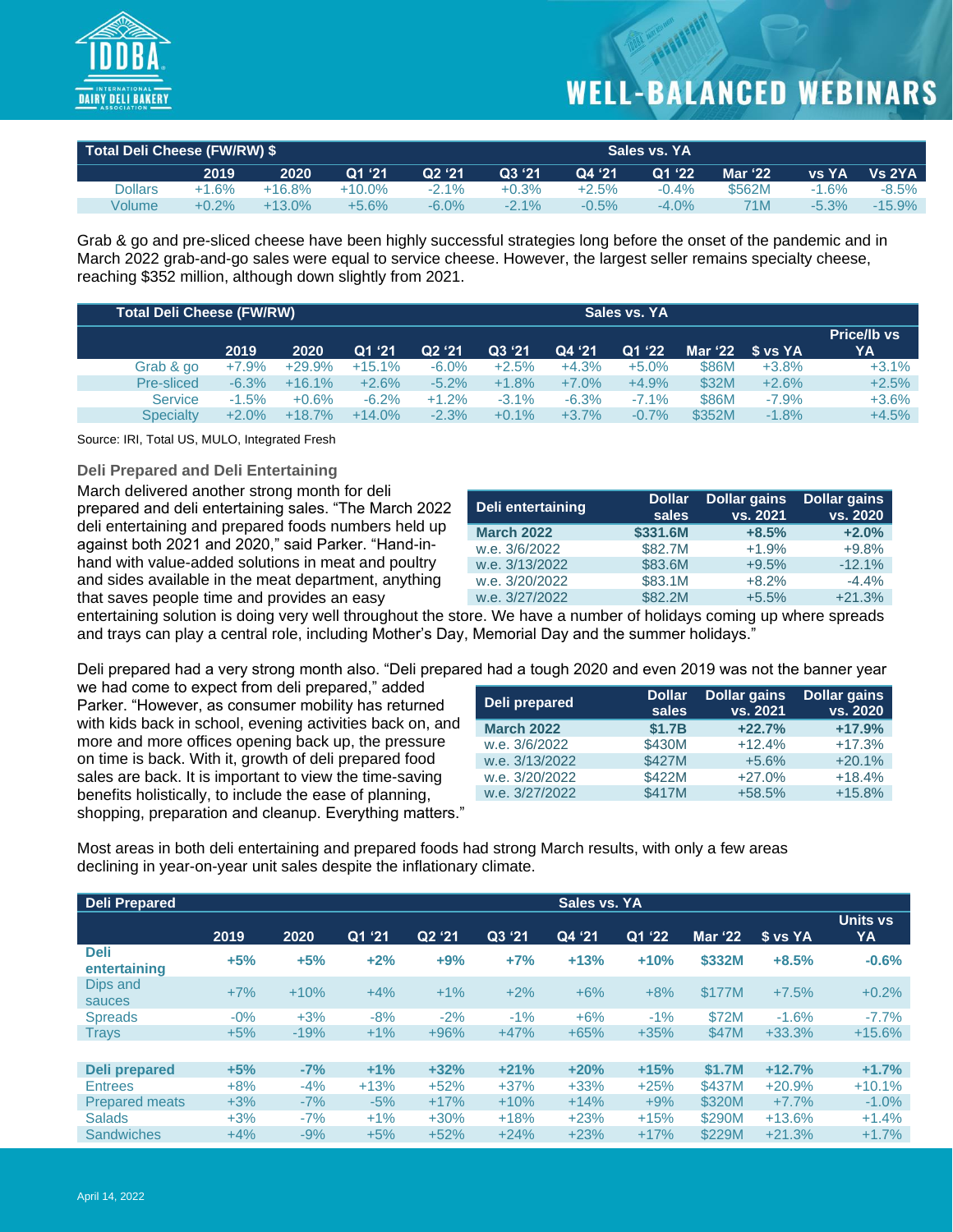

| Appetizers       | $+6%$  | $-14%$ | $-10%$ | $+20%$ | $+10%$ | $+12%$ | $+8%$  | \$135M      | $+6.6%$  | $-7.5%$  |
|------------------|--------|--------|--------|--------|--------|--------|--------|-------------|----------|----------|
| Side dishes      | $-1\%$ | $+10%$ | $+6%$  | $+9%$  | $+8%$  | $+5%$  | $+4%$  | \$99M       | $+2.0%$  | $-5.3%$  |
| Soups & chili    | $+11%$ | $-13%$ | -6%    | $+37%$ | $+41%$ | $+31%$ | $+31%$ | \$76M       | $+22.7%$ | $+8.7%$  |
| <b>Pizza</b>     | $+6%$  | -9%    | $-10%$ | $+21%$ | $+12%$ | $+6%$  | $+7%$  | \$56M       | $+8.6%$  | $+7.1%$  |
| <b>Breakfast</b> | $+32%$ | $+11%$ | $+11%$ | $+24%$ | $+19%$ | $+6%$  | $+0\%$ | \$30M       | $+0.8%$  | $-11.7%$ |
| Combo meals      | $+2%$  | $-42%$ | $-35%$ | +99%   | $+81%$ | $+12%$ | $+23%$ | \$15M       | $+28.1%$ | $+47.6%$ |
| <b>Desserts</b>  | +%     | $+$ %  | $-3%$  | 78%    | 39%    | $+18%$ | $+10%$ | <b>\$8M</b> | $+6.1%$  | $+5.8%$  |

Source: IRI, Total US, MULO, Integrated Fresh, % increase versus same period year ago, deli prepared foods including both fixed and random weight, includes known deli products based on IRI's Integrated Fresh research process powered in cooperation with IDDBA

#### **Bakery**

Fresh perimeter and aisle bakery delivered growth in March. Perimeter bakery grew dollars and pounds on below-average inflation. Inflation of aisle bakery goods was 12.6% in March of

| March 2022 sales         | <b>Dollar</b><br>sales | S<br><u>vs. 2021</u> | $Lbs^*$<br>vs. 2021 | <b>Price per</b><br><b>Ibs vs. YA</b> |
|--------------------------|------------------------|----------------------|---------------------|---------------------------------------|
| <b>Bakery department</b> | \$2.9B                 | $+10.2%$             | $+0.1%$             | $+10.0\%$                             |
| Aisle bakery             | \$1.7B                 | $+10.9%$             | $-1.6%$             | $+12.6%$                              |
| <b>Fresh bakery</b>      | \$1.2B                 | $+9.2%$              | $+3.5%$             | $+5.4%$                               |

2022 compared to March 2021, which boosted dollar sales but hurt pound sales.

Each of the four March weeks increased in dollars but unit results were mostly down — although the decreases are contained to within one percentage point of last year's results.

Source: IRI, Total US, Integrated Fresh, MULO, % growth versus year ago.\*Pounds calculated where product weight is known.

| <b>Bakery</b>     | <b>Dollars</b><br>sales | \$ vs. 2021 | Units vs.<br>2021 |
|-------------------|-------------------------|-------------|-------------------|
| <b>March 2022</b> | \$2.9M                  | $+10.2%$    | $-0.1%$           |
| w.e. 3/6/2022     | \$728M                  | $+10.4%$    | $-0.1%$           |
| w.e. 3/13/2022    | \$744M                  | $+10.7%$    | $+0.5%$           |
| w.e. 3/20/2022    | \$736M                  | $+10.0%$    | $-0.3%$           |
| w.e. 3/27/2022    | \$716M                  | $+9.4%$     | $-0.7%$           |

#### **Center Store Bakery**

Baked goods items found in the "aisle" or center-store area adjacent to the fresh bakery, increased +9.9% in March 2022. However, unit sales were down, with a few exceptions, most notably cakes, up +10.9%. Cake sales have been gearing up since the third quarter of 2021 as celebrations returned.

| Center store baked goods       |          | <b>Current sales vs YA</b> |          |          |          |          |        |                |          |          |
|--------------------------------|----------|----------------------------|----------|----------|----------|----------|--------|----------------|----------|----------|
|                                |          |                            |          |          |          |          |        |                |          | Units vs |
|                                | 2019     | 2020                       | Q1 '21   | Q2 '21   | Q3 '21   | Q4 '21   | Q1 '22 | <b>Mar '22</b> | \$ vs YA | YA       |
| <b>Breads</b>                  | $-0.2%$  | $+10.1%$                   | $-3.5%$  | $-8.9%$  | $+0.0%$  | $+2.4%$  | $+9%$  | \$728M         | $+9.9%$  | $-0.2%$  |
| Buns & rolls                   | $+1.8%$  | $+16.8%$                   | $+3.9%$  | $-5.8%$  | $-0.4%$  | $+3.8%$  | $+7%$  | \$314M         | $+4.4%$  | $-6.7%$  |
| Snack cakes                    | $+2.6%$  | $+8.5%$                    | $+1.9%$  | $-1.2%$  | $+7.4%$  | $+9.9%$  | $+14%$ | \$114M         | $+17.5%$ | $-0.6%$  |
| Bagels/bialys                  | $+4.4%$  | $+22.7%$                   | $+13.8%$ | $-4.8%$  | $+5.1%$  | $+7.0%$  | $+12%$ | \$108M         | $+11.8%$ | $-0.9%$  |
| <b>Donuts</b>                  | $+0.2%$  | $+13.5%$                   | $+4.6%$  | $-2.8%$  | $-0.4%$  | $+9.2%$  | $+19%$ | \$103M         | $+20.1%$ | $+6.9%$  |
| <b>Muffins</b>                 | $-12.5%$ | $+13.2%$                   | $+10.5%$ | $+22.0%$ | $+15.9%$ | $+26.2%$ | $+20%$ | \$71M          | $+18.1%$ | $+0.9%$  |
| English muffins                | $-2.1%$  | $+14.8%$                   | $+5.0%$  | $-13.2%$ | $-1.4%$  | $+0.1%$  | $+5%$  | \$64M          | $+6.5%$  | $-4.7%$  |
| Cookies                        | $+3.1%$  | $+7.9%$                    | $-9.3%$  | $-5.4%$  | $+4.3%$  | $+2.7%$  | $+28%$ | \$64M          | $+33.5%$ | $+8.8%$  |
| Pastry/Danish/<br>coffee cakes | $+3.3%$  | $+5.8%$                    | $+1.9%$  | $+4.1%$  | $+10.8%$ | $+11.0%$ | $+13%$ | \$48M          | $+9.2%$  | $-6.0%$  |
| <b>Brownies/bars</b>           | $-1.1%$  | $+9.7%$                    | $+2.7%$  | $+7.4%$  | $+19.2%$ | $+6.1%$  | $+13%$ | \$37M          | $+12.5%$ | $-7.5%$  |
| Cakes                          | $+0.3%$  | $+11.1%$                   | $+3.6%$  | $+0.7%$  | $+13.8%$ | $+12.0%$ | $+29%$ | \$34M          | $+27.9%$ | $+10.9%$ |
| <b>Pies</b>                    | $-2.5%$  | $+15.0%$                   | $-1.2%$  | $+0.1%$  | $-1.3%$  | $-0.3%$  | $-6%$  | \$19M          | $-9.7%$  | $-22.3%$ |
| Wraps/flatbreads               | $-1.2%$  | $+13.5%$                   | $+3.7%$  | $+6.1%$  | $-3.6%$  | $+1.1%$  | $-1\%$ | \$19M          | $-0.3%$  | $-8.0\%$ |
| Croissants                     | $-19.9%$ | $+13.1%$                   | $+15.9%$ | $+34.4%$ | $+25.1%$ | $+15.0%$ | $+23%$ | \$7M           | $+10.5%$ | $+1.1%$  |

Source: IRI, Total US Integrated Fresh, MULO